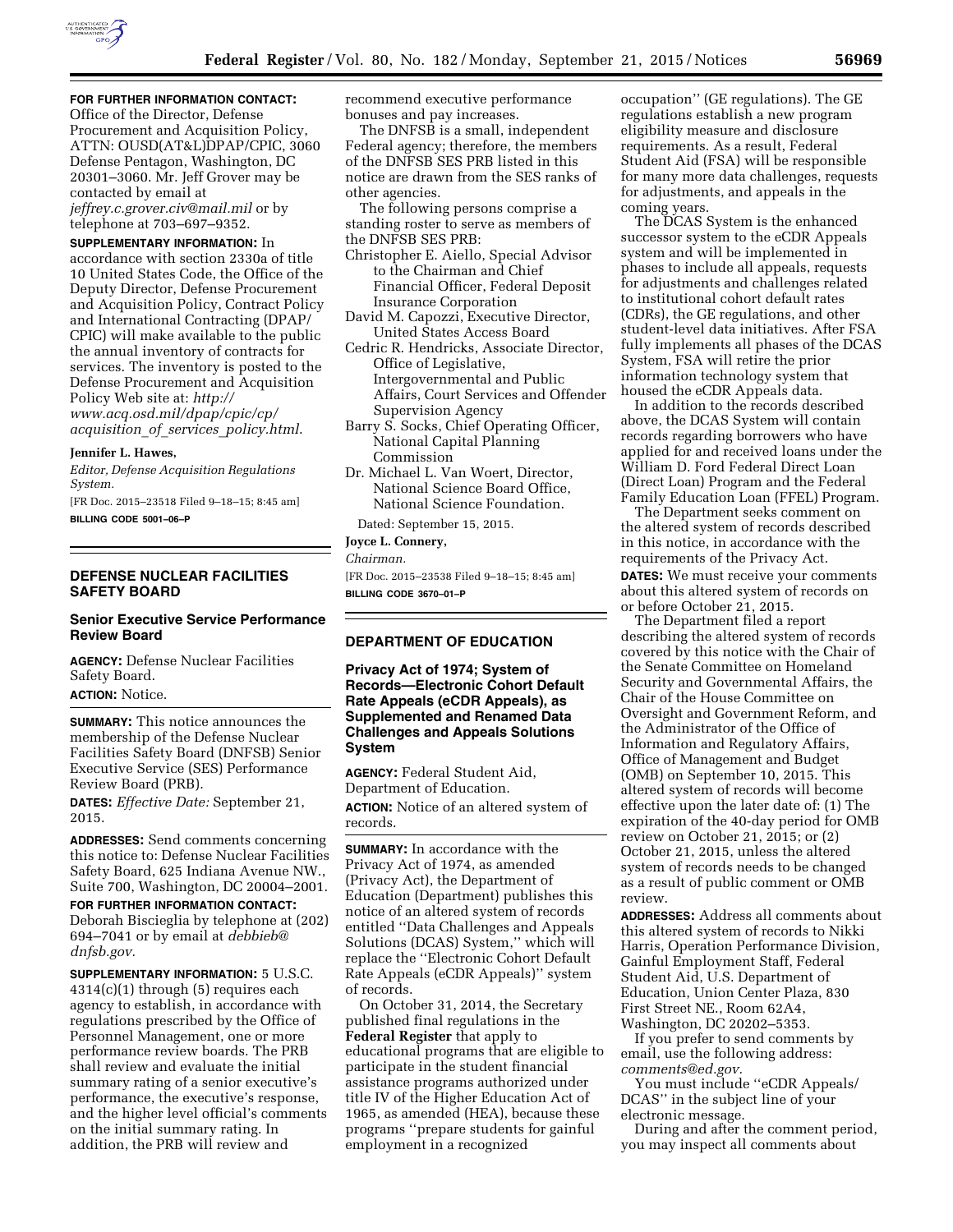this notice at the U.S. Department of Education in Room 62A4, Union Center Plaza, 6th Floor, 830 First Street NE., Washington, DC, between the hours of 8:00 a.m. and 4:00 p.m., Eastern time, Monday through Friday of each week except Federal holidays.

## **Assistance to Individuals With Disabilities in Reviewing the Rulemaking Record**

On request, we will supply appropriate accommodations or auxiliary aids to an individual with a disability who needs assistance to review the comments or other documents in the public rulemaking record for this notice. If you want to schedule an appointment for this type of accommodation or auxiliary aid, please contact the person listed under **FOR FURTHER INFORMATION CONTACT**.

# **FOR FURTHER INFORMATION CONTACT:**

Nikki Harris. Telephone number: (202) 377–4876. If you use a

telecommunications device for the deaf (TDD) or a text telephone (TTY), call the Federal Relay Service (FRS), toll free, at 1–800–877–8339.

Individuals with disabilities can obtain this document in an alternative format (*e.g.,* braille, large print, audiotape, or compact disc) on request to the contact person listed in this section.

## **SUPPLEMENTARY INFORMATION:**

## **Introduction**

The Privacy Act (5 U.S.C. 552a(e)(4)) requires the Department to publish in the **Federal Register** this notice of an altered system of records maintained by the Department. The Department's regulations implementing the Privacy Act are contained in the Code of Federal Regulations in part 5b of title 34.

The Privacy Act applies to a record about an individual that is maintained in a system of records from which individually identifying information is retrieved by a unique identifier associated with each individual, such as a name or Social Security number. The information about each individual is called a ''record,'' and the system, whether manual or computer based, is called a ''system of records.''

The Privacy Act requires each agency to publish a system of records notice in the **Federal Register** and to submit, whenever the agency publishes a new system of records or makes a significant change to an established system of records, a report to the Administrator of the Office of Information and Regulatory Affairs, OMB. Each agency is also required to send copies of the report to the Chair of the Committee on Oversight

and Government Reform of the House of Representatives, and to the Chair of the Committee on Homeland Security and Governmental Affairs of the Senate.

The Department currently uses the eCDR Appeals system for data challenges, requests for adjustments, and appeals consistent with the requirements of the CDR regulations in subpart N of the Student Assistance General Provisions regulations (34 CFR part 668), which the Department promulgated to implement the CDR requirements of section 435 of the HEA. The CDR is the percentage of borrowers at an institution of higher education (institution) who enter repayment on certain FFEL Loans and/or Direct Loans during the fiscal year and default within that cohort period. Every year, the Department calculates the CDR for institutions twice a year based on a three-year cohort period. The Department calculates and releases to institutions the draft CDRs in February (*i.e.,* ''draft cycle''), and calculates and releases the official CDRs to institutions and the public in September (*i.e.,*  ''official cycle''). Throughout the annual cycle, the Department gives institutions an opportunity to challenge, appeal, and request adjustments to their CDRs based on a number of factors governed by statute and the Department's regulations. The basis for such challenges, appeals, and requests for adjustments may include: Incorrect data adjustments, participation rate index challenges, uncorrected data adjustments, new data adjustments, erroneous data appeals, loan servicing appeals, economically disadvantaged appeals, participation rate index appeals, average rate appeals, and thirty-or-fewer borrower appeals.

Institutions that believe that their CDR is inaccurate, or that believe they should not be subject to sanction or provisional certification based on certain mitigating circumstances, may submit a data challenge during the draft cycle or request an adjustment or appeal during the official cycle. An institution may allege that the Department used inaccurate data for specific loan records in the calculation of the institution's CDR. The appropriate data manager and the Department review and respond to each allegation. Note: Data managers are determined on the basis of the holder of the loan. For FFEL Program loans held by the lender or its guaranty agency, the guaranty agency is the data manager for the purpose of the appeal. If the Department is the holder of the FFEL Program loan, then the Department is the data manager. For Direct Loans, the Direct Loan servicer is the data manager. When the data manager and the

Department agree with the allegation, the data is corrected by the data manager. If the data manager and the Department disagree with the institution's allegations (*i.e.,* find that the data used was correct), then no change will be made. An institution not subject to sanction or provisional certification has no further recourse if a data manager and the Department disagree with their allegation.

For the most recent cohort year, 2011, over 357 institutions submitted data challenges for the three-year draft CDR. Of the 357 institutional data challenges, the submissions ranged from data challenges containing as few as one allegation to as many as 1,500 allegations per challenge.

The GE regulations establish a debtto-earnings (D/E) rates measure to determine whether a GE program prepares students for gainful employment in a recognized occupation. The D/E rates measure is based on the typical loan debt and earnings of students who previously completed the program. The Department calculates two D/E rates measure: One based on annual earnings and one based on discretionary income. The GE regulations also require institutions to disclose to current and prospective students information about the institutions' GE programs. These disclosures may include the following calculations: Median earnings, completion and withdrawal rates, repayment rate, median loan debt, and a program-level cohort default rate (pCDR). We refer to the D/E rates calculations and the calculations for purposes of the disclosure requirements as the ''GE calculations.'' The Department estimates that it will receive over 300,000 challenges to the data used to calculate draft D/E rates measure in the first year in which the Department calculates rates under the GE regulations. (79 FR 64993, 65004) The Department also expects to receive challenges, requests for adjustments, and appeals with respect to the other GE calculations.

The DCAS System, as an enhanced successor system to the eCDR Appeals system, will help address the rising volume of data challenges, requests for adjustments, and appeals that institutions electronically submit to FSA.

The DCAS System will: (1) Allow institutions to electronically challenge the data used in their CDRs and GE calculations; electronically request adjustments to and appeal their official CDRs and pCDRs; and electronically appeal their final D/E rates calculation; and (2) provide capability to FSA and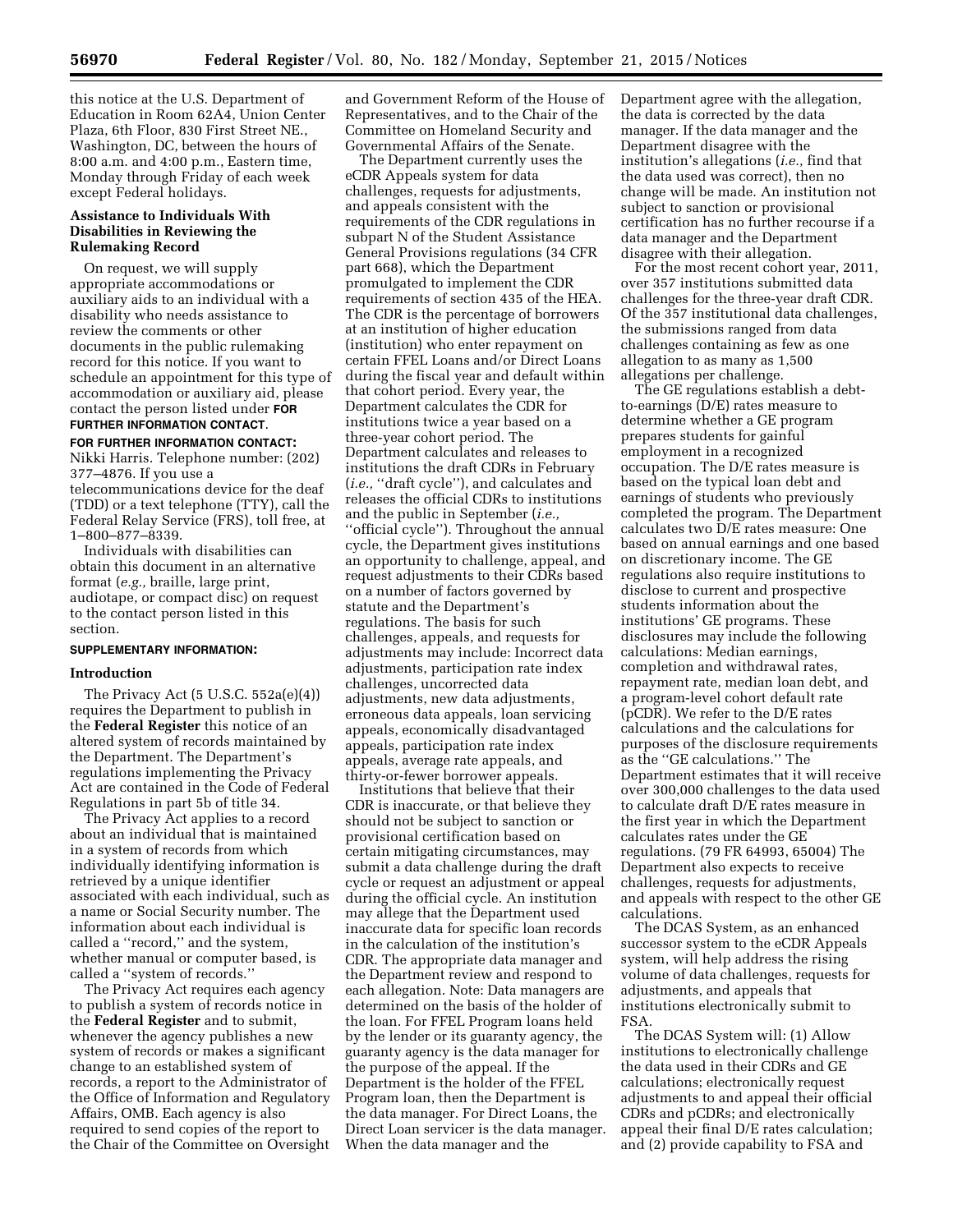data managers to electronically view and respond to those challenges, requests for adjustments, and appeals.

*Electronic Access to This Document:*  The official version of this document is the document published in the **Federal Register.** Free Internet access to the official edition of the **Federal Register**  and the Code of Federal Regulations is available via the Federal Digital System at: *[www.gpo.gov/fdsys.](http://www.gpo.gov/fdsys)* At this site you can view this document, as well as all other documents of the Department published in the **Federal Register**, in text or Adobe Portable Document Format (PDF). To use PDF you must have Adobe Acrobat Reader, which is available free at the site.

You may also access documents of the Department by using the article search feature at: *[www.federalregister.gov.](http://www.federalregister.gov)* 

Specifically, through the advanced search feature at this site, you can limit your search to documents published by the Department.

**Delegation of Authority:** The Secretary of Education has delegated authority to Matthew Sessa, Deputy Chief Operating Officer, Federal Student Aid, to perform the functions and duties of the Chief Operating Officer.

## **Matthew Sessa,**

*Deputy Chief Operating Officer, Federal Student Aid Delegated Duties of the Chief Operating Officer, Federal Student Aid.* 

For the reasons discussed in the preamble, the Chief Operating Officer, Federal Student Aid (FSA), U.S. Department of Education (Department) publishes a notice of an altered system of records, to read as follows:

#### **SYSTEM NUMBER: 18–11–18**

#### **SYSTEM NAME:**

Data Challenges and Appeals Solutions (DCAS) System.

#### **SECURITY CLASSIFICATION:**

None.

## **SYSTEM LOCATIONS:**

(1) Operations Performance Division, Gainful Employment Team, Federal Student Aid, U.S. Department of Education, Union Center Plaza, 830 First Street NE., Room 62A4, Washington, DC 20202–5353.

(2) Virtual Data Center (VDC), Dell Systems, 2300 W. Plano Parkway, Plano, TX 75075–8427 (Department's Contractor).

## **CATEGORIES OF INDIVIDUALS COVERED BY THE SYSTEM:**

The DCAS System contains records on all recipients under title IV of the Higher Education Act of 1965, as

amended (HEA), who receive loans, grants, or work-study. Although the DCAS System contains information about institutions associated with individuals, this system of records notice pertains only to individuals protected under the Privacy Act of 1974, as amended (Privacy Act).

#### **CATEGORIES OF RECORDS IN THE SYSTEM:**

The DCAS System contains records regarding: (1) Student/borrower identifier information including Social Security number and name; (2) loan information (*e.g.,* last date of attendance, date entered repayment, default date); (3) student status information (*e.g.,* program enrollment information, dates of enrollment, amounts paid for tuition and fees); and (4) documentation submitted by an institution of higher education (institution) or data manager to support its data challenges, requests for adjustments, or appeals (*e.g.,* enrollment verification, copies of cancelled checks, etc.). Note: Data managers are determined on the basis of the holder of the loan. For FFEL Program loans held by the lender or its guaranty agency, the guaranty agency is the data manager for the purpose of the appeal. If the Department is the holder of the FFEL Program loan, then the Department is the data manager. For Direct Loans, the Direct Loan servicer is the data manager.

## **AUTHORITY FOR MAINTENANCE OF THE SYSTEM:**

20 U.S.C. 1001, 1002, 1082, 1085, 1088, 1094, 1099c.

#### **PURPOSE(S):**

The information contained in the records maintained in this system is used for the following purposes:

(1) To allow institutions to electronically challenge, request adjustments to, and appeal their cohort default rates (CDRs) and calculations (GE calculations) required under the Department's regulations that apply to educational programs that are required to prepare students for gainful employment in a recognized occupation (GE regulations).

(2) To allow FSA and data managers to electronically view and respond to these challenges, requests for adjustments, and appeals from institutions.

#### **ROUTINE USES OF RECORDS MAINTAINED IN THE SYSTEM, INCLUDING CATEGORIES OF USERS AND THE PURPOSES OF SUCH USES:**

The Department may disclose information contained in a record in this system of records without the consent of the individual if the disclosure is compatible with the purposes for which the record was

collected. The Department may make these disclosures on a case-by-case basis, or, if the Department has complied with the computer matching requirements of the Privacy Act, under a computer matching agreement.

(1) *Program Disclosures.* The Department may disclose records to the institution or data manager responsible for entering the information into the DCAS System, in order to provide an institution with an opportunity to challenge the accuracy of the data and the calculations made by the Department using that data, and to obtain clarification or additional information to assist in determining the outcome of the challenges, requests for adjustments, or appeals.

(2) *Disclosure for Use by Other Law Enforcement Agencies.* The Department may disclose information to any Federal, State, local, or foreign agency, or other public authority responsible for enforcing, investigating, or prosecuting violations of administrative, civil, or criminal law or regulation if that information is relevant to any enforcement, regulatory, investigative, or prosecutorial responsibility within the receiving entity's jurisdiction.

(3) *Enforcement Disclosure.* In the event that information in this system of records indicates, either on its face or in connection with other information, a violation or potential violation of any applicable statutory, regulatory, or legally binding requirement, the Department may disclose the relevant records to the appropriate agency, whether foreign, Federal, State, tribal, or local, charged with the responsibility of investigating or prosecuting that violation or charged with enforcing or implementing the statute, Executive order, rule, regulation, or order issued pursuant thereto.

(4) *Litigation and Alternative Dispute Resolution (ADR) Disclosure.* 

(a) *Introduction.* In the event that one of the parties listed below is involved in litigation or ADR, or has an interest in litigation or ADR, the Department may disclose certain records to the parties described in paragraphs (b), (c), and (d) of this routine use under the conditions specified in those paragraphs:

(i) The Department or any of its components.

(ii) Any Department employee in his or her official capacity.

(iii) Any Department employee in his or her individual capacity if the U.S. Department of Justice (DOJ) has been requested to or has agreed to provide or arrange for representation for the employee.

(iv) Any Department employee in his or her individual capacity where the